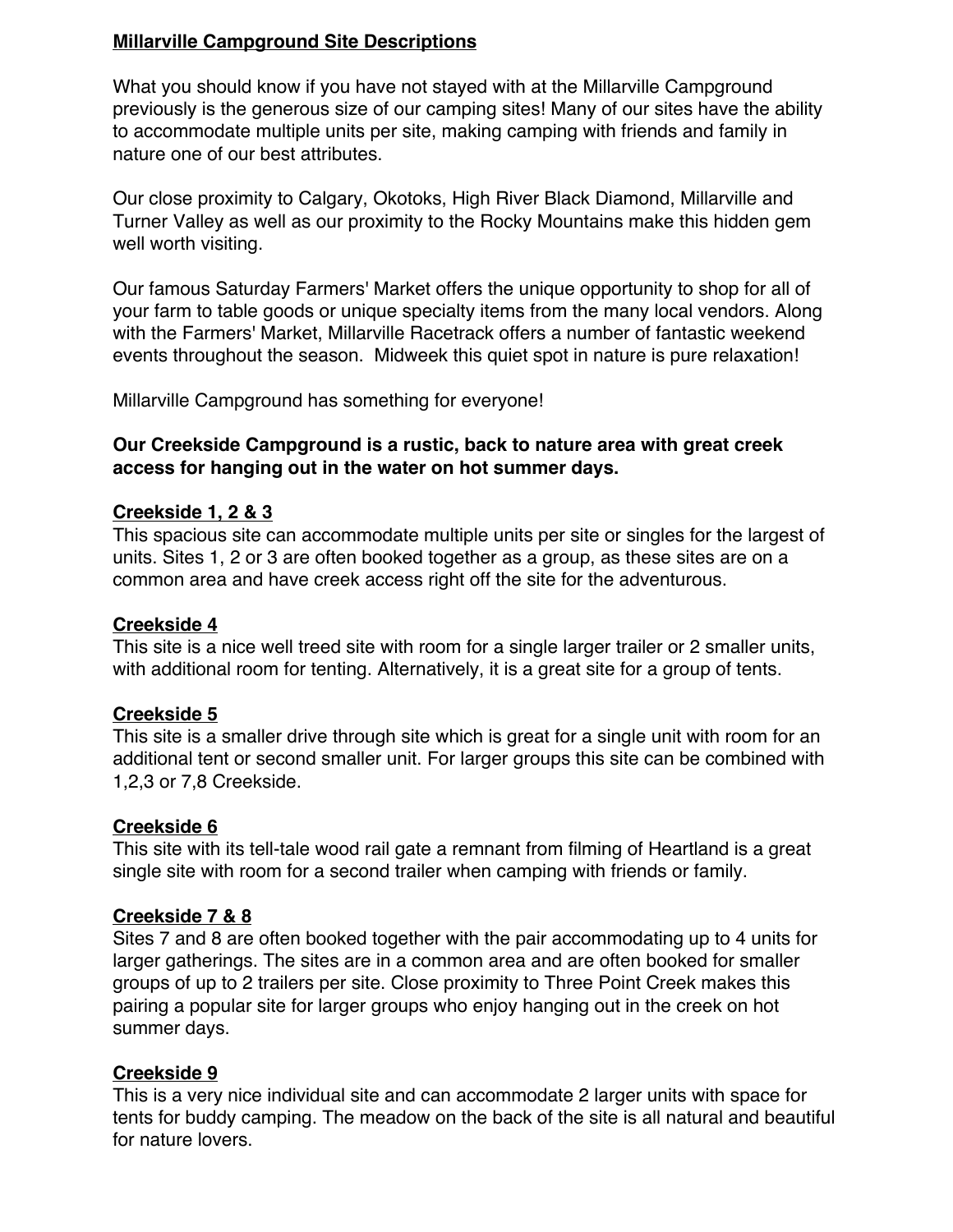## **Creekside 10**

This is a great private site for a single unit or can easily accommodate 2 trailers end-toend for buddy camping. Location, location, location: sit around the campfire and you are looking out the back of the site at a natural view to truly appreciate. Entrance into this site may be a little difficult at times for larger trailers if site 13 is full but the view is worth the wiggle.

## **Creekside 11 & 12**

Sites 11 and 12 are on a common site right on Three Point Creek. One of our most prized locations these sites are often booked together and can handle up to 4 units when combined. As individual sites they are often booked with 1 or 2 units on site 12 and a single booked on site 11.

# **Creekside 13**

This long pull-thru site that can easily accommodate a large unit or 2 smaller units. The site is in close proximity to Three Point Creek and a great family site for a single family or buddy camping experience.

## **Creekside 14**

One of our newer sites, C-14 is a great private spot for a single trailer with room for additional tenting. This is a great family site in close proximity to the creek.

## **Creekside 15**

One of our newer sites, C-15 is great for a single trailer with room for additional tenting for buddy camping. It is very quiet and secluded and a great spot to tuck away in nature, and also has great creek access.

## **Creekside 16**

A great quiet single site for a larger trailer or add a buddy in this spacious site that can accommodate 2 trailers very easily in an end-to-end configuration. This nice quiet site offers great night atmosphere around the fire in private. Please note that this site has a gravel base (no grass).

**The Island Campground is ideal for large groups to camp together and enjoy family reunions, weddings or large gatherings of any kind. Many of the sites are large multi-unit sites with a couple of notable exceptions.**

## **Island 1 & 2**

Sites 1 and 2 are often booked together and able to accommodate up to 6 units together. As individual sites they easily accommodate 2 units each with additional room for tents or a third small unit.

## **Island 3**

This private site is a nice, secluded site for a single or 2 trailers plus tents tucked away in the trees.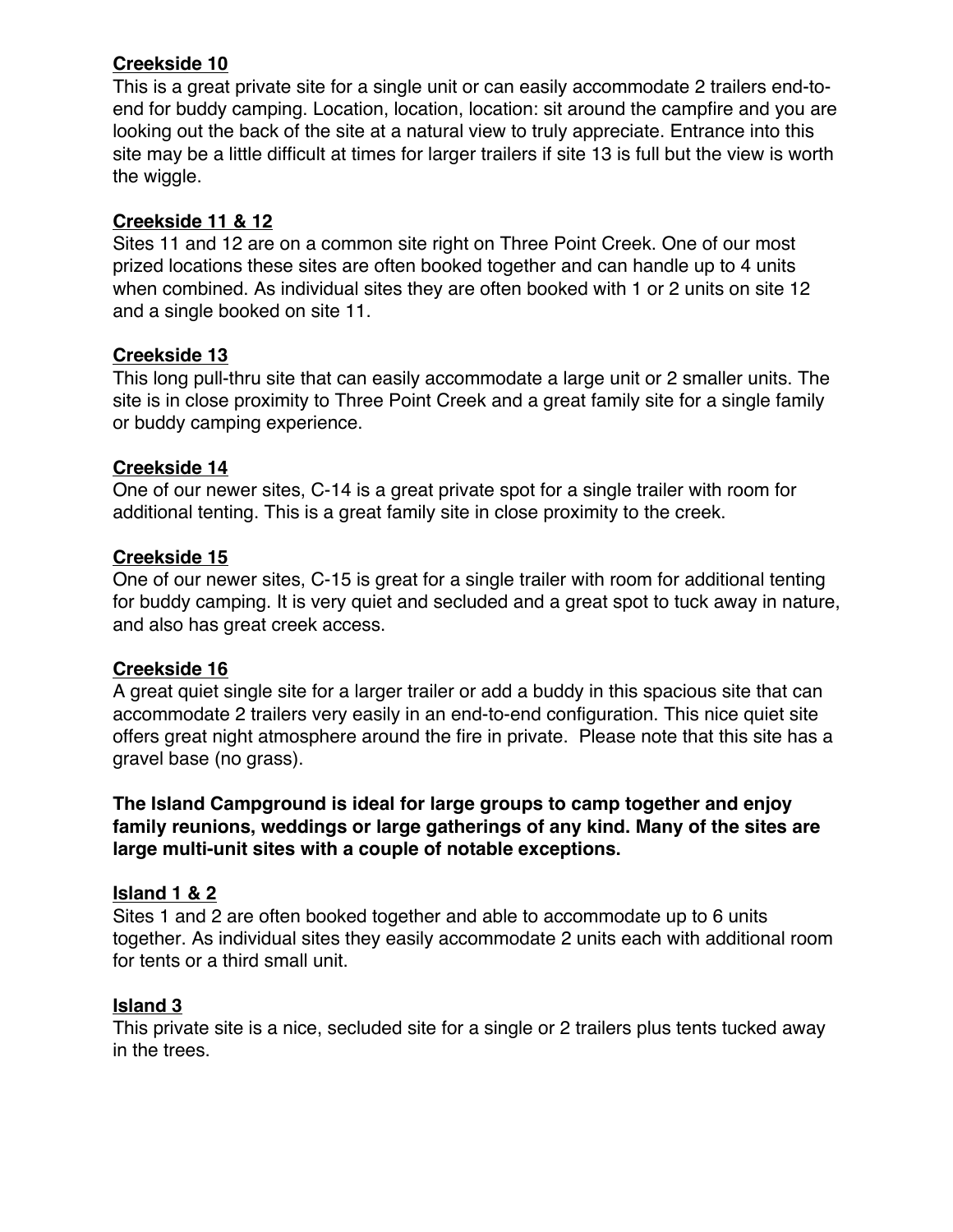## **Island 4**

This is our largest individual site that can accommodate up to 6 trailers on the site, and has space for tents in the trees. This site is tailor made for a large gathering like family reunions or large groups who want to gather on an individual site.

### **Island 5**

Island 5 is a very deep site that allows for multi-unit camping or a nice tucked in single site. When combined with site 6 these 2 sites can easily accommodate 5 units comfortably with extra room for tenting.

### **Island 6**

The site is great for a single or 2 units together and has extra room for tents. When combined with site 5 it allows for a large gathering of up to 5 units with additional room for tenting.

### **Island 7**

This site has been designated as the Camp Host site. The site affords room for parking camp host vehicles utilized for maintenance, support and delivery of firewood. The trail for access to Three Point Creek for the Island Campground is between site 7 and 8. The site offers easy access for campers for information and for the purchase firewood and/or bagged ice from the hosts.

### **Island 8**

This big site with near creek access can easily accommodate 3 large units and is also great for a smaller family group as a single site. When combined with site 9 and 10, it will easily accommodate a large family reunion.

### **Island 9**

This is a nice intermediate well-treed site which can accommodate 2 units with additional room for tenting. This site is often booked in conjunction with site 10 to accommodate large groups of units for weddings, reunions or large groups of friends or family.

### **Island 10**

This large deep site is often booked for large multi-unit gatherings. For reunions, weddings or other similar large gatherings combine Island sites 9,10 and 11 and you can easily handle 8 - 10 units. The site can accommodate the largest units available today.

### **Island 11**

This smaller site is ideal as a single or 2 trailer site for smaller trailers or a group of tents, with great washroom and market access.

### **Island 12**

This smaller site is a great single site for a smaller trailer unit and/or tenting. With easy access to the washrooms and the market, anyone with limited mobility will appreciate the proximity to our facilities.